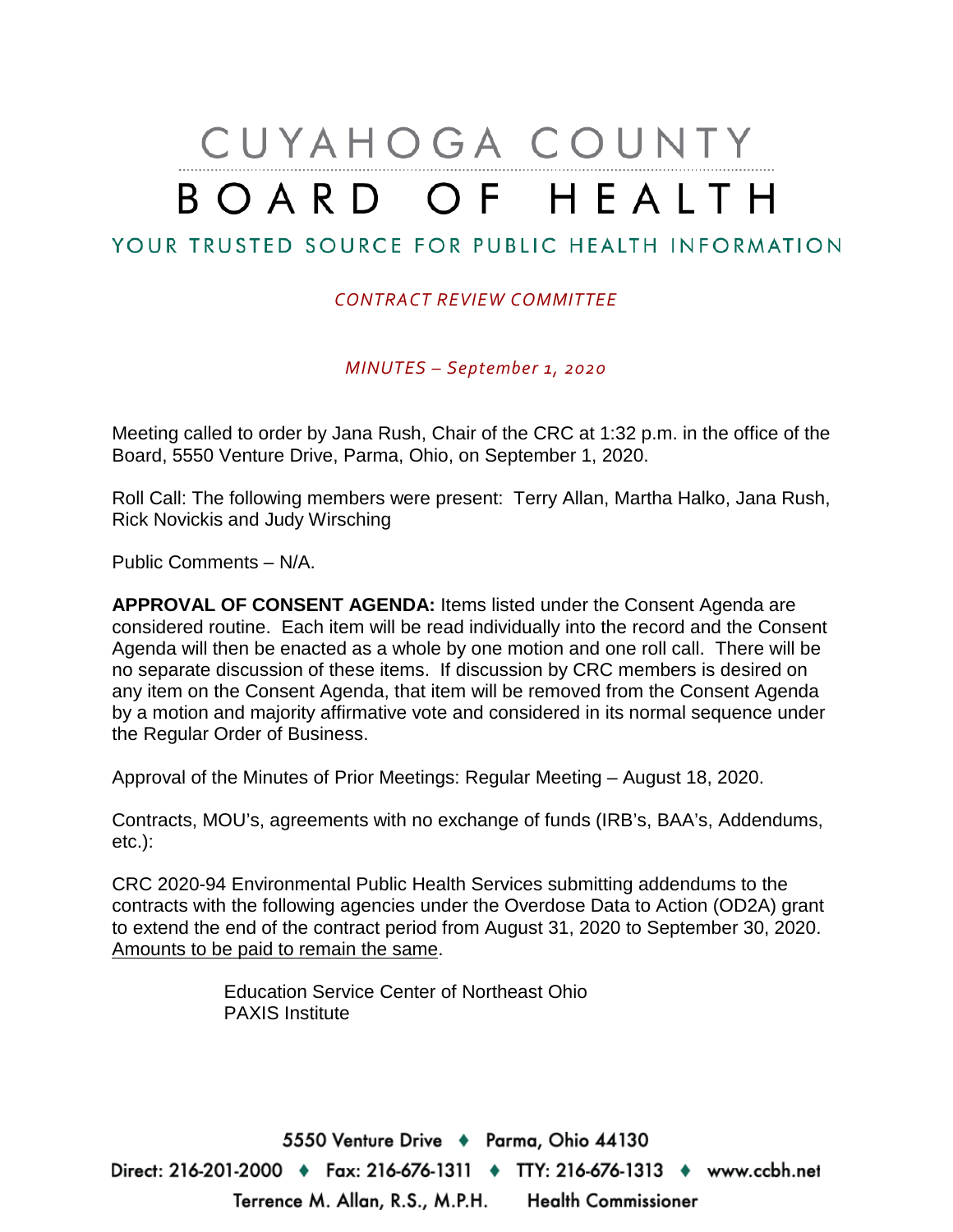CRC 2020-95 Prevention and Wellness Services submitting an addendum to the Memorandum of Understanding (MOU) with Green Umbrella (CRC 2020-62) to increase the number of partner school districts participating in the pilot. No exchange of funds.

It was moved by Rick Novickis, seconded by Judy Wirsching, that the consent agenda, including the minutes of the August 18, 2020 CRC meeting be approved.

The Secretary called the roll:

Ayes: Terry Allan, Martha Halko, Jana Rush, Rick Novickis and Judy Wirsching

#### **CONTRACTS AND AWARDS:**

Tabled Items

CRC 2020-90 RFP #2020-04 Maternal & Child Health Program

Program Bid Recommendations presented by: Angela Newman-White

It was moved by Terry Allan, seconded by Martha Halko that the following quote (CRC 2020-90) in response to RFP #2020-04 Maternal & Child Health Program be accepted as the lowest and best, and a recommendation to award a contract to Birthing Beautiful Communities in the amount of \$66,000.00 be submitted to the Board for approval (ref. enclosed).

The Secretary called the roll:

Ayes: Terry Allan, Martha Halko, Jana Rush, Rick Novickis and Judy Wirsching

CRC 2020-91 RFP #2020-05 HIV Social Media Campaign

Program Bid Recommendations presented by: Melissa Rodrigo

Terrence M. Allan, R.S., M.P.H.

It was moved by Terry Allan, seconded by Rick Novickis that the following quote (CRC 2020-91) in response to RFP #2020-05 HIV Social Media Campaign be accepted as the lowest and best, and a recommendation to award a contract to A Better World Advertising in the amount of \$177,500.00 be submitted to the Board for approval (ref. enclosed).

The Secretary called the roll:

Ayes: Terry Allan, Martha Halko, Jana Rush, Rick Novickis and Judy Wirsching

New Items For Review

Bid/Quote Openings ≥ \$25,000.00

5550 Venture Drive + Parma, Ohio 44130

Direct: 216-201-2000 ♦ Fax: 216-676-1311 ♦ TTY: 216-676-1313 ♦ www.ccbh.net

**Health Commissioner**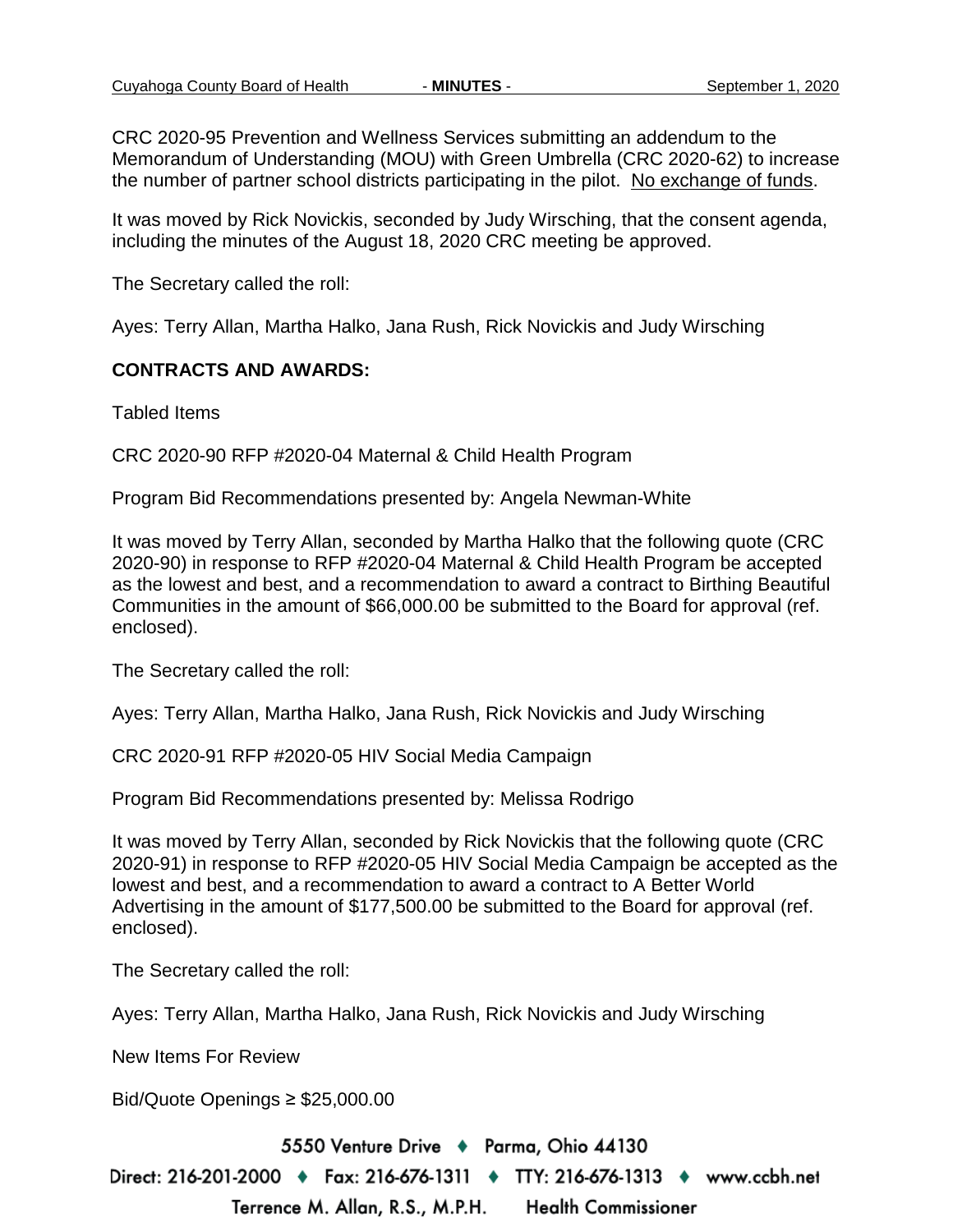Lead Program Bid Openings presented by: Stephanie McConoughey

It was moved by Martha Halko, seconded by Judy Wirsching that the following quote (CRC 2020-96) for 3604 Chelton Rd., Up and Down, Shaker Heights, Ohio 44120 be accepted as the lowest and best, and a recommendation that a contract be awarded to American Builders & Applicators in the amount of \$33,100.00 be submitted to the Board for approval (ref. enclosed).

The Secretary called the roll:

Ayes: Terry Allan, Martha Halko, Jana Rush, Rick Novickis and Judy Wirsching

Bid/Quote Openings < \$25,000.00

Lead Program Bid Openings presented by: Stephanie McConoughey

It was moved by Rick Novickis, seconded by Martha Halko that the following quote (CRC 2020-97) for 4397 Ardmore Rd., South Euclid, Ohio 44121 be accepted as the lowest and best, and a contract be awarded to American Builders & Applicators in the amount of \$16,225.00 (ref. enclosed).

The Secretary called the roll:

Ayes: Terry Allan, Martha Halko, Jana Rush, Rick Novickis and Judy Wirsching

Expenditures: Contracts up to \$25,000.00

It was moved by Martha Halko, seconded by Terry Allan that the contract (CRC 2020- 98) with Northeast Ohio Aquatic Consulting & Training, LLC (NOACT) under the National Association of County and City Health Officials (NACCHO) grant from August 1, 2020 through November 30, 2020 in an amount not to exceed \$4,000.00 be approved.

Presented by: Tom Fink

Purpose: To review Ohio Pool Rules and develop a draft action plan to address any gaps and weaknesses in the current Ohio pool code.

Funding Source: 100% reimbursable through the NACCHO grant.

The Secretary called the roll:

Ayes: Terry Allan, Martha Halko, Jana Rush, Rick Novickis and Judy Wirsching

It was moved by Judy Wirsching, seconded by Rick Novickis that the addendum (CRC 2020-99) to the contract with Neighborhood Leadership Institute (Resolution 2018-110)

5550 Venture Drive + Parma, Ohio 44130 Direct: 216-201-2000 ♦ Fax: 216-676-1311 ♦ TTY: 216-676-1313 ♦ www.ccbh.net Terrence M. Allan, R.S., M.P.H. **Health Commissioner**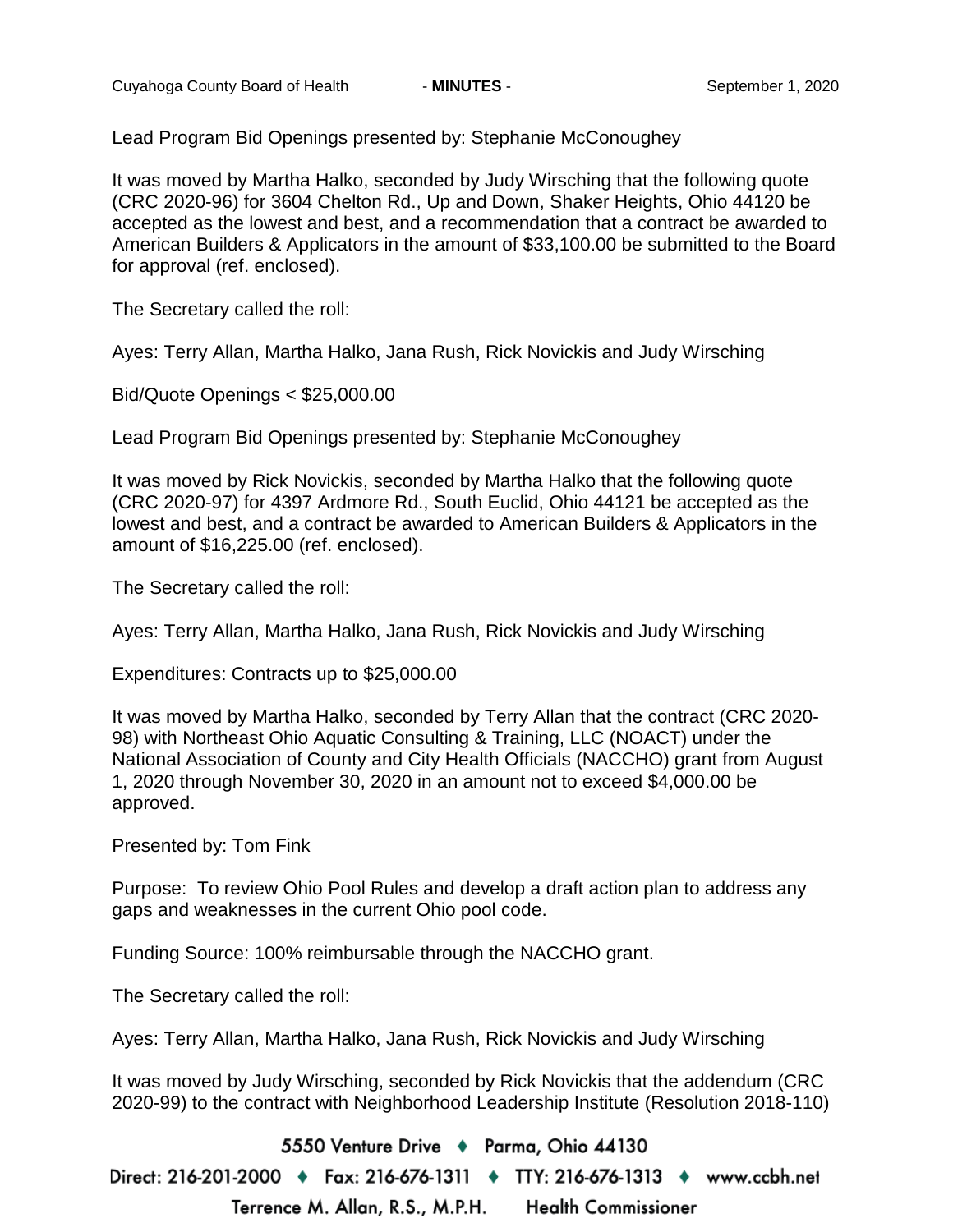under the Lead Hazard Control (LHC) grant to increase the amount to be paid to Neighborhood Leadership Institute from \$30,050.00 to \$30,500.00 be approved.

Presented by: Stephanie McConoughey

Purpose: To increase the original award for activities provided by NLI.

Funding Source: 100% reimbursable through the LHC grant.

The Secretary called the roll:

Ayes: Terry Allan, Martha Halko, Jana Rush, Rick Novickis and Judy Wirsching

It was moved by Terry Allan, seconded by Martha Halko that the contract (CRC 2020- 100) with Radio One under the Ohio Equity Institute (OEI) grant from August 31, 2020 through September 27, 2020 in an amount not to exceed \$8,000.00 be approved.

Presented by: Angela Newman-White

Purpose: To increase the original award for activities provided by NLI.

Funding Source: 100% reimbursable through the LHC grant.

The Secretary called the roll:

Ayes: Terry Allan, Martha Halko, Jana Rush, Rick Novickis and Judy Wirsching

It was moved by Judy Wirsching, seconded by Rick Novickis that the contract (CRC 2020-101) with The Cincinnati Insurance Companies for commercial property insurance, computer/software insurance, public employee dishonesty insurance and terrorism coverage from August 28, 2020 through August 28, 2023 be approved. Amount to be paid to United Agencies Insurance Group (Broker) for this coverage is not to exceed \$9,938.00 annually.

Presented by: Judy Wirsching

Purpose: To increase the original award for activities provided by NLI.

Funding Source: 100% funded through CCBH General Revenue.

The Secretary called the roll:

Ayes: Terry Allan, Martha Halko, Jana Rush, Rick Novickis and Judy Wirsching

Revenue Generating Agreements up to \$25,000.00

None

5550 Venture Drive + Parma, Ohio 44130

Direct: 216-201-2000 ♦ Fax: 216-676-1311 ♦ TTY: 216-676-1313 ♦ www.ccbh.net

Terrence M. Allan, R.S., M.P.H. **Health Commissioner**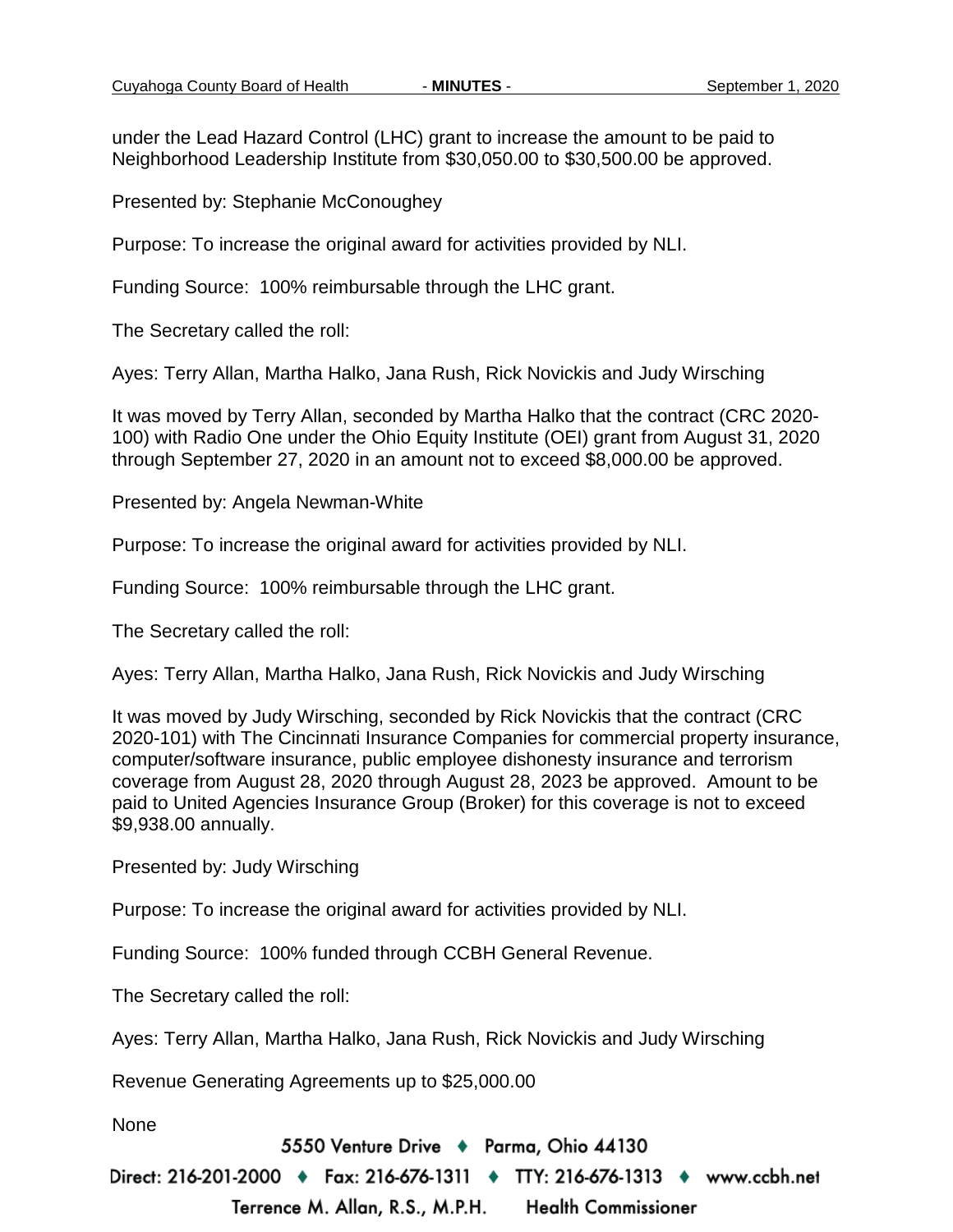**Contract Rescissions** 

None

Other Business.

Public Comment - N/A.

Thereupon, it was moved by Judy Wirsching, seconded by Terry Allan, that the following Motion be adopted:

BE IT RESOLVED that the meeting be adjourned at 1:55 p.m.

The Secretary called the roll:

Ayes: Terry Allan, Martha Halko, Jana Rush, Rick Novickis and Judy Wirsching

**Committee Chair** 

Clerk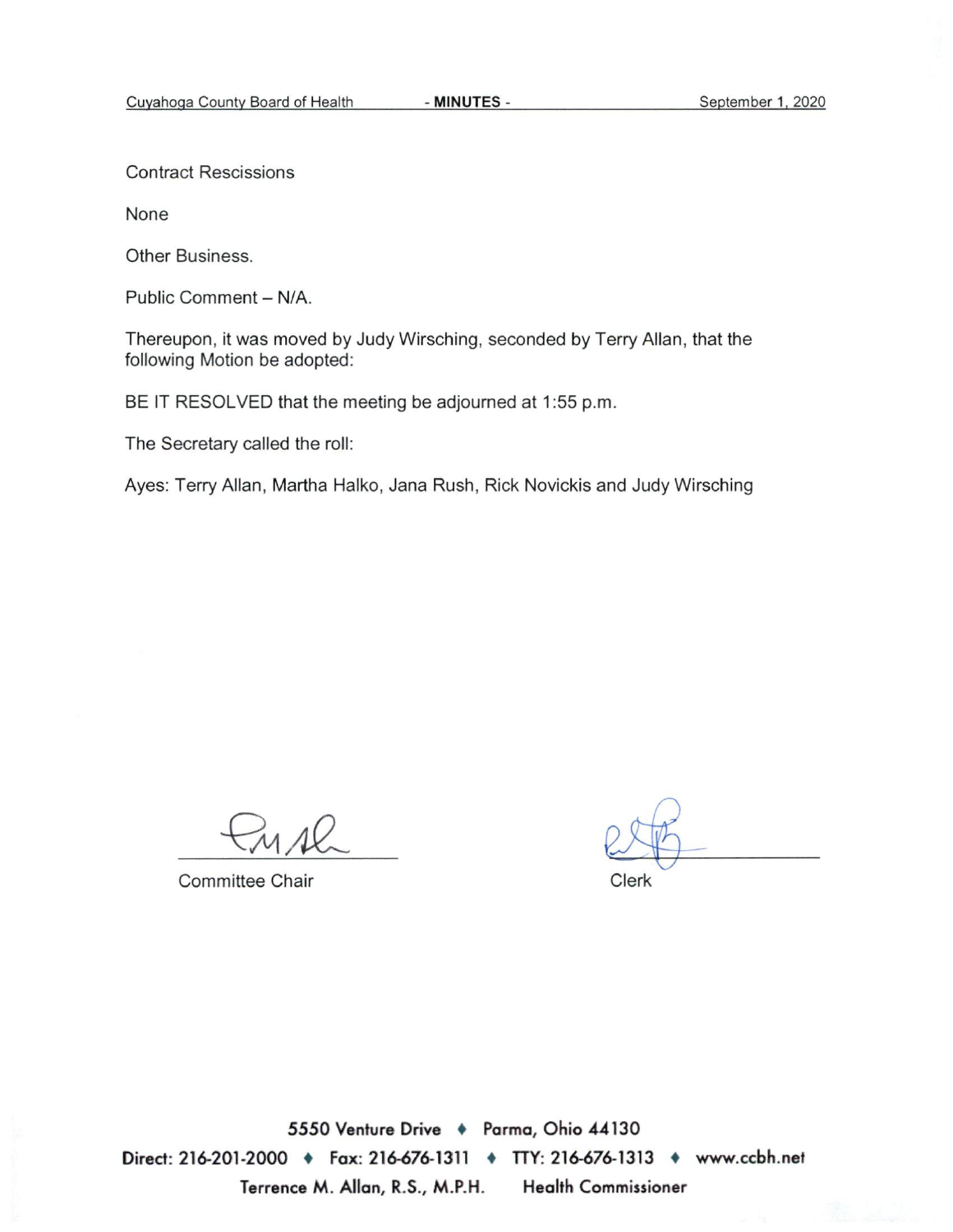### **RFP RESULTS**

**Program:** Maternal & Child Health Program<br> **Title:** Maternal & Child Health Program Maternal & Child Health Program<br>2020-04 **RFP No:** 2020-04<br>**CRC No:** 2020-90 **CRC No:** 

# **The following quotes were opened on:**<br>**Opened by:** Angela Newman-White

Angela Newman-White<br>Judy Wirsching **Logged in by:** 

| <b>RECEIVED</b>    | <b>QUOTE</b> |
|--------------------|--------------|
| 08/18/20 @ 10:28am | \$66,000.00  |
| 08/18/20 @ 9:59am  | \$65,968.00  |
| 08/17/20 @ 11:56am | \$66,000.00  |
| 08/17/20 @ 9:46am  | \$66,000.00  |
|                    |              |

#### **Recommended award: Birthing Beautiful Communities**

Brief Justification: BBC has established framework and training to support the needs described in RFP including mental health network, experience with target population, strong evaluation infrastructure trained staff on mental health and grief support, and existing network of providers. BBC scored higher than other 3 proposals through grant review committee consisting of 5 individuals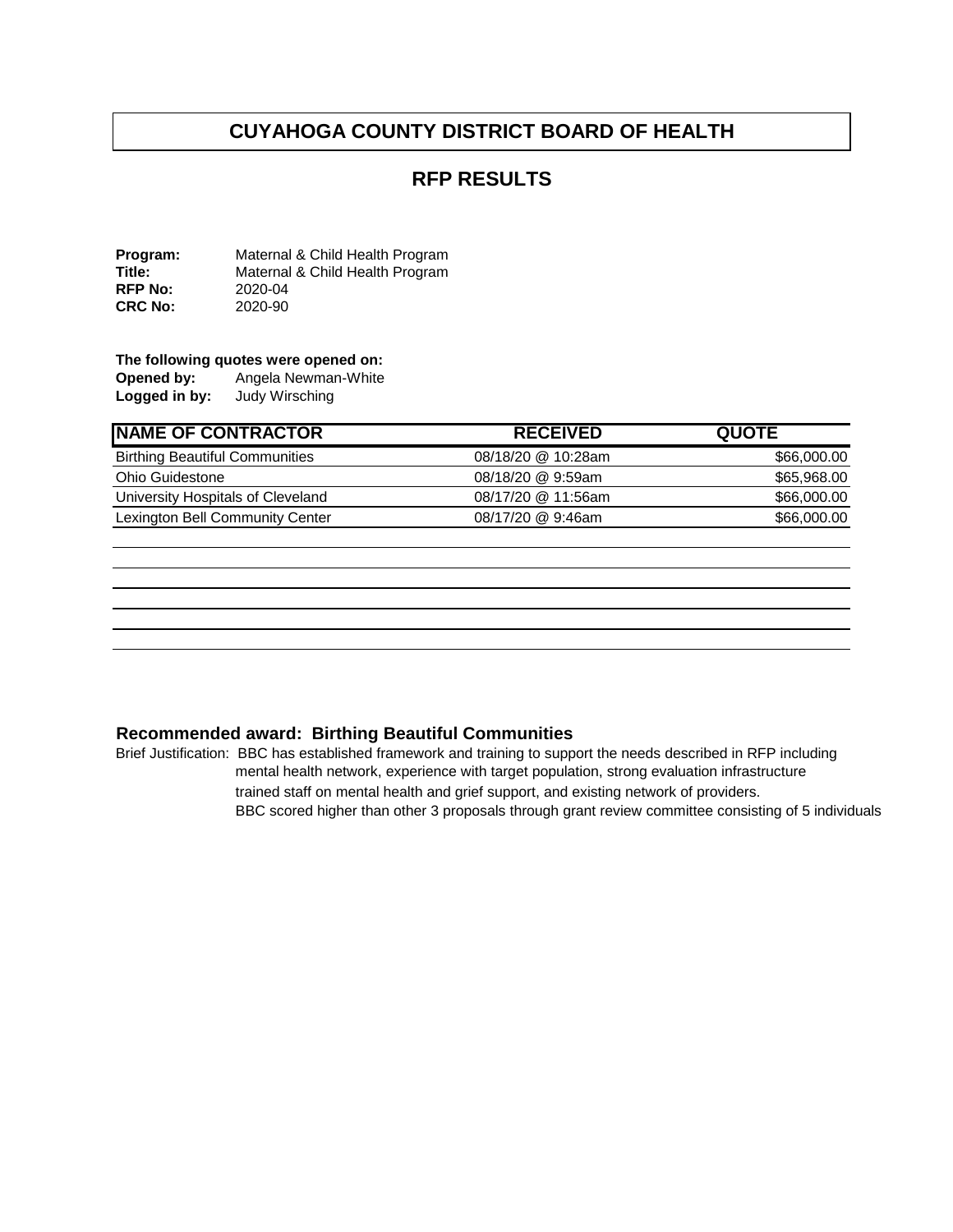#### **RFP RESULTS**

**Program:** HIV/STI Grants<br>**Title:** HIV Social Medi **HIV Social Media Campaign<br>2020-05 RFP No:** 2020-05<br> **CRC No:** 2020-91 **CRC No:** 

#### **The following quotes were opened on:**

**Opened by:** Melissa Rodrigo<br> **Logged in by:** Judy Wirsching Logged in by:

| <b>NAME OF CONTRACTOR</b>         | <b>RECEIVED</b>    | <b>QUOTE</b>        |
|-----------------------------------|--------------------|---------------------|
| <b>Better World Advertising</b>   | 08/18/20 @ 10:16am | \$177,500.00        |
| <b>Cleveland Treatment Center</b> | 08/18/20 @ 10:46am | \$52,921.00         |
| Beyond Spots & Dots               | 08/14/20 @ 10:09am | \$381,678.00        |
| <b>Fahlgren Mortine</b>           | 08/15/20 @ 9:29am  | \$334,447.00        |
| Kaiser Family Foundation          | 08/17/20 @ 1:44pm  | \$165,000-\$395,000 |
| Prosper for Purpose               | 08/18/20 @ 9:31am  | \$147,500.00        |
|                                   |                    |                     |

#### **Recommended award: A Better World Advertising**

**Brief Justification:** A Better World advertising was the lowest and best vendor. They received the cumulative top score from the 5 reviewers. The selection has extensive experience working with HIV and our target population. In addition, the vendor is going to customize the social media campaigns to our area along with provide training to sustain the program.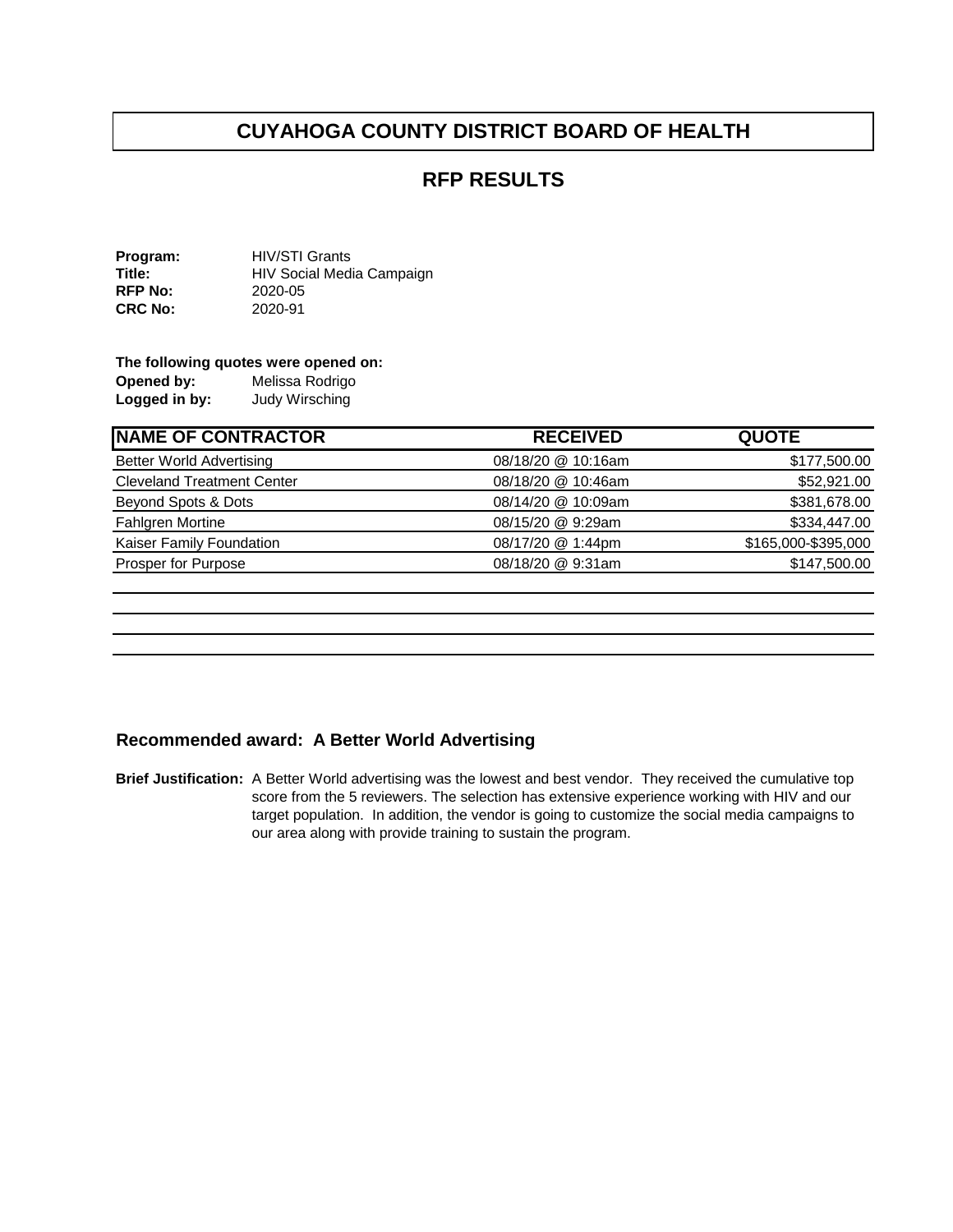# **QUOTE RESULTS**

#### **Project Address**

| Name:          | <b>Michael Stallworth</b>               |
|----------------|-----------------------------------------|
| Address:       | 3604 Chelton, up & down                 |
|                | City, State, Zip: Shaker Hts., OH 44120 |
| <b>CRC No:</b> | CRC 2020-96                             |

**The following quotes were received and opened:**

| <b>NAME OF CONTRACTOR</b> | <b>QUOTE</b> | <b>LEAD</b> | $H$ H      | <b>MATCH</b> |
|---------------------------|--------------|-------------|------------|--------------|
| <b>American Builders</b>  | \$33,100     | \$31,575    | \$1,525    | \$13,575     |
| <b>American Pinnacle</b>  | \$43,195     | \$40,970    | \$2,225    | \$22,970     |
| <b>GHS</b>                | \$47,965     | \$45,765    | \$2,200    | \$27,765     |
| <b>MCM</b>                | \$42,460     | \$40,210    | \$2,250    | \$22,210     |
| Paragon                   | \$39,734     | \$36,809    | \$2,925    | \$18,809     |
| <b>TNT Construction</b>   | \$46,780     | \$44,380    | \$2,400    | \$26,340     |
|                           |              |             |            |              |
|                           |              |             |            |              |
|                           |              |             |            |              |
| <b>ESTIMATE:</b>          | \$40,420.00  | \$37,945.00 | \$2,475.00 |              |

**Recommended award:** American Builders & Applicators